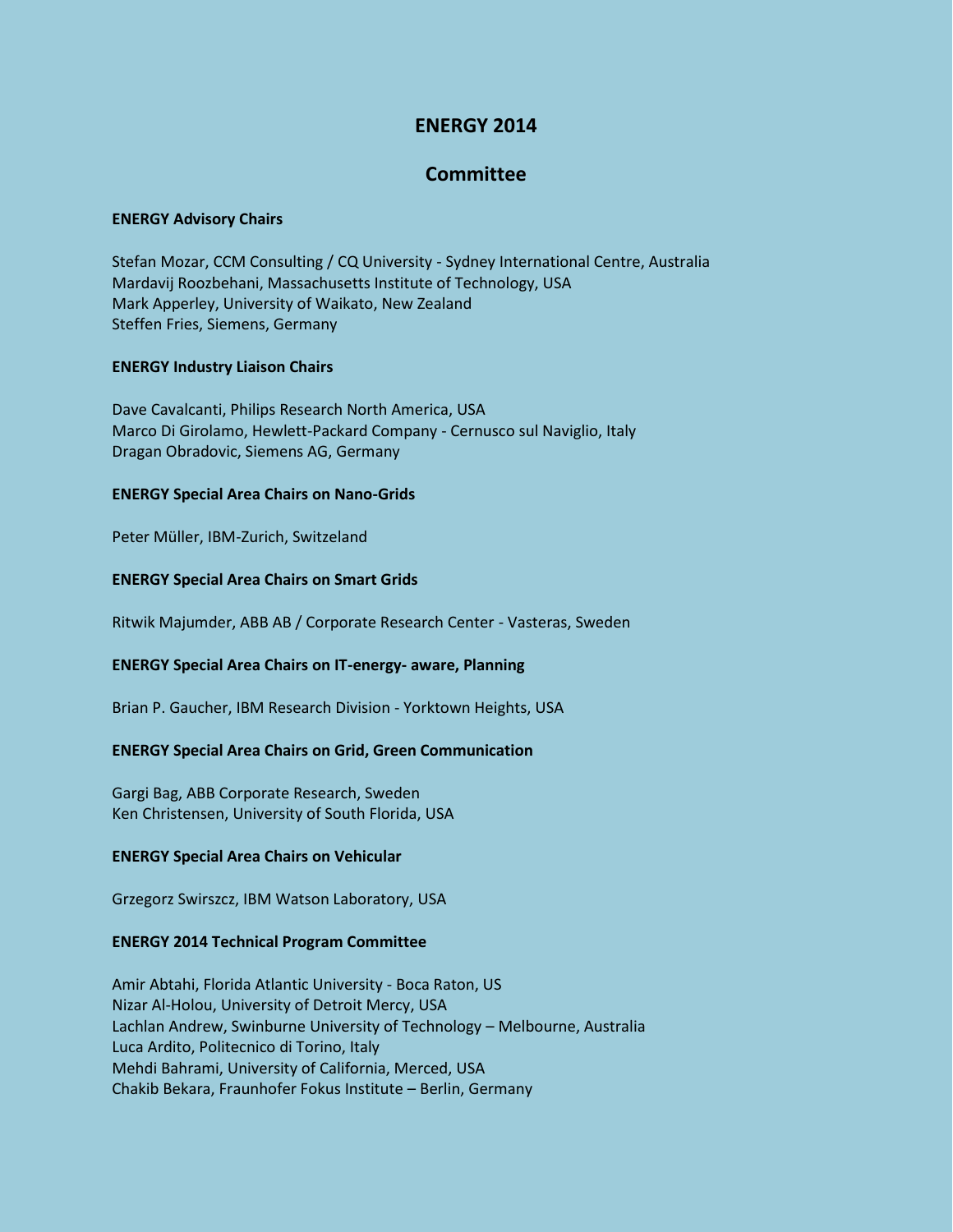Fabio Luigi Bellifemine, Telecomitalia, Italy Siegfried Benkner, University of Vienna, Austria Frede Blaabjerg, Aalborg University, Denmark Robert Brewer, Aarhus University, Denmark Antonio Caló, NorTech Oulu -Thule Institute / University of Oulu, Finland Davide Careglio, Universitat Politècnica de Catalunya - Barcelona, Spain Mari Carmen Domingo, Barcelona Tech University, Spain Dave Cavalcanti, Philips Research North America - Briarcliff Manor, USA Antonin Chazalet, IT&Labs, France Mohamed Cheriet, ETS/GreenStar - Montreal, Canada Howard Choe, Raytheon - McKinney, TX, USA Sangho Choe, The Catholic University of Korea, Korea William Cheng-Chung Chu, Tunghai University, Taiwan Delia Ciullo, EURECOM Sophia Antipolis, France Peter Corcoran, College of Engineering & Informatics, NUI Galway, Ireland Margot Deruyck, Ghent University/IBBT, Belgium Marco Di Girolamo, Hewlett-Packard Company, Italy Yong Ding, Karlsruhe Institute of Technology (KIT), Germany Ron Doyle, IBM | Software Group Strategy and Technology - RTP, USA Venizelos Efthymiou, Electricity Authority of Cyprus / Sustainable Energy Research Centre at University of Cyprus, Cyprus Tullio Facchinetti, University of Pavia, Italy Farid Farahmand, Sonoma State University, USA Eugene A. Feinberg, Stony Brook University - New York, USA Alexandre Peixoto Ferreira, IBM Austin Research Laboratory, USA Steffen Fries, Siemens Corporate Technology - Munich, Germany Brian P. Gaucher, IBM Research Division - Yorktown Heights, USA Xiaohu Ge, Huazhong University of Science and Technology, China Erol Gelenbe, Imperial College London, UK Hamid Gharavi, National Institute of Standards and Technology, USA Georgios B. Giannakis, University of Minnesota - Minneapolis, USA Manimaran Govindarasu, Iowa State University, USA Mesut Günes, Freie Universität Berlin, Germany Rune Gustavsson, KTH, Sweden Helmut Hlavacs, University of Vienna, Austria Chun-Hsi Huang, University of Connecticut - Storrs, USA Zhiyi Huang, University of Otago, New Zealand Muhammad Ali Imran, University of Surrey, UK Canturk Isci, IBM TJ Watson Research Center, - New York, USA Philip Johnson, University of Hawaii - Honolulu, USA Aravind Kailas, University of North Carolina - Charlotte, USA Young Sun Kim, Korea Electrotechnology Research Institute (KERI), Korea Thierry E. Klein, Bell Labs / Alcatel-Lucent, USA Janine Kniess, Santa Catarina State University, Brazil Sileshi Kore, Dilla University, Ethiopia Dejan Kostic, Institute IMDEA Networks, Spain Paul J. Kuehn, Institute of Communication Networks and Computer Engineering - University of Stuttgart, **Germany**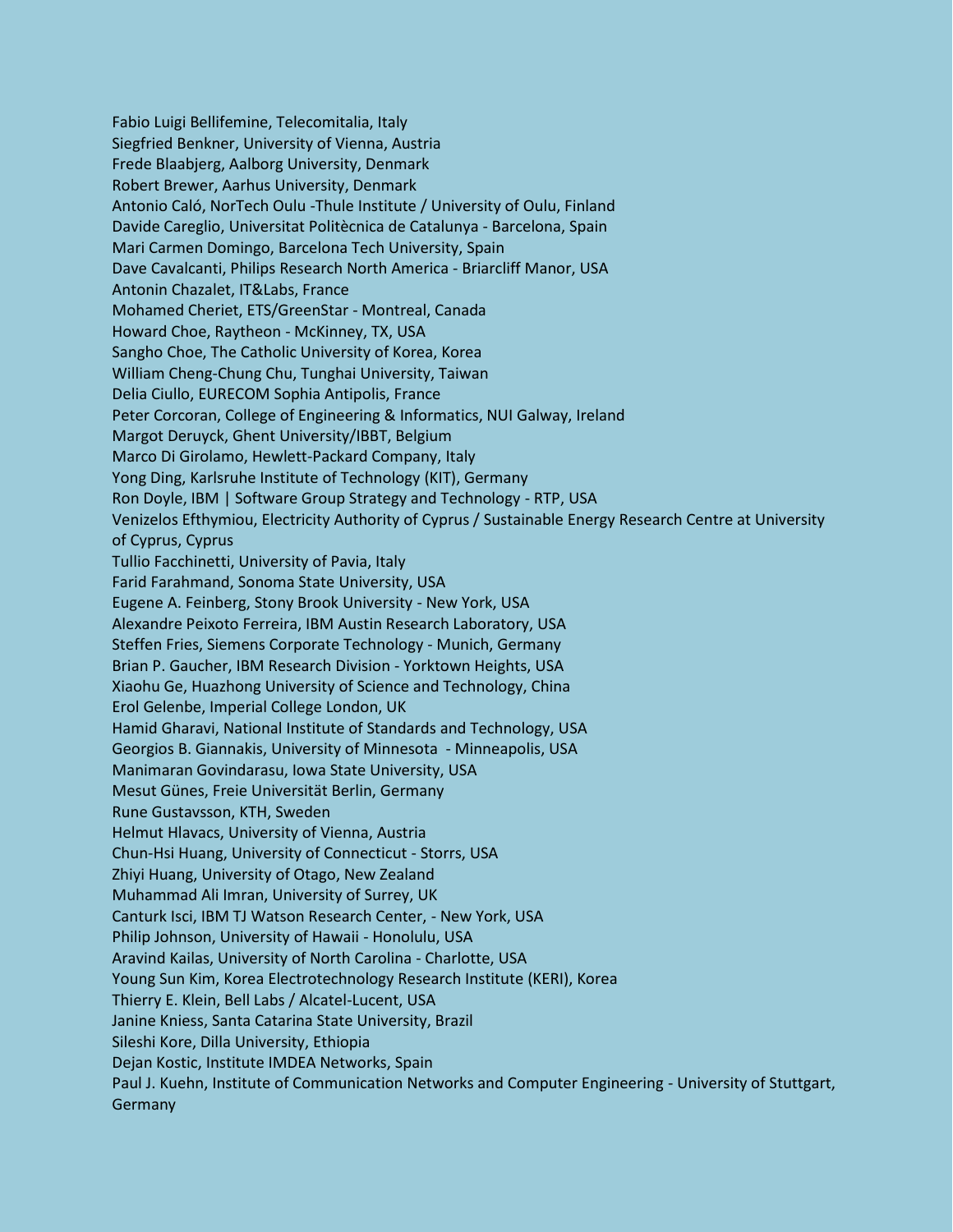Dimosthenis Kyriazis, University of Piraeus, Greece DongJin Lee, University of Auckland, New Zealand Eugene Litvinov, ISO New England, USA Shanshan Liu, Electric Power Research Institute, USA Marco Lützenberger, Technische Universität Berlin, Germany Priya Mahadevan, PARC, USA Thair Shakir Mahmoud, Edith Cowan University - Western Australia, Australia Mikko Majanen, VTT Technical Research Centre of Finland, Finland Michael Massoth, University of Applied Sciences - Darmstadt, Germany Satoshi Matsuoka, Tokyo Institute of Technology, Japan Rafael Mayo-García, CIEMAT, Spain Jean-Marc Menaud, Ecole des Mines de Nantes, France George Michailidis, University of Michigan, USA Marilena Minou, Athens University of Economics & Business, Greece Nicolas Montavont, Telecom Bretagne, France Christina Morfopoulou, Imperial College London, UK Daniel Mossé, University of Pittsburgh, USA Gero Mühl, Universitaet Rostock, Germany Masayuki Murata, Osaka University, Japan Bruce Nordman, Lawrence Berkeley National Laboratory, USA Dragan Obradovic, Siemens AG - München, Deutschland Jacob Østergaard, Technical University of Denmark, Denmark Cathryn Peoples, University of Ulster, UK Mirek Piechowski, Meinhardt (Vic) Pty Ltd. - Melbourne, Australia Philip W. T. Pong, The University of Hong Kong, Hong Kong Evangelos Pournaras, Delft University of Technology, Netherlands Judy Qiu, Indiana University, USA Enrique S. Quintana-Orti, Universidad Jaume I, Spain Shankar Raman, Indian Institute of Technology - Madras, India Jan Richling, TU Berlin, Germany Jan Ringelstein, Fraunhofer Institut für Windenergie und Energiesystemtechnik IWES, Germany Darren Robinson, University of Nottingham, UK Ivan Rodero, Rutgers University - Piscataway, USA Sebnem Rusitschka, Siemens AG - München, Germany Eliot Salant, IBM Haifa Research Labs / Haifa University, Israel Dave Saraansh, University of Bristol / Toshiba Research Europe Limited, UK Dirk Uwe Sauer, ISEA / RWTH - Aachen University, Germany Andrey V. Savkin, The University of New South Wales - Sydney, Australia Harald Schrom, Technische Universitaet Braunschweig , Germany Sandra Sendra, Universidad Politécnica de Valencia, Spain Björn Skubic, Ericsson Research, Sweden Gerard Smit, University Of Twente - Enschede, The Netherlands Fernando Solano, Warsaw University of Technology, Poland Pavel Somavat, CCS Haryana Agricultural University, India Grzegorz Swirszcz, IBM Watson Laboratory, USA Nick A. Tahamtan, Vienna University of Technology, Austria Zhibin Tan, East Tennessee State University, USA Lefteri H. Tsoukalas, Purdue University - West Lafayette, USA